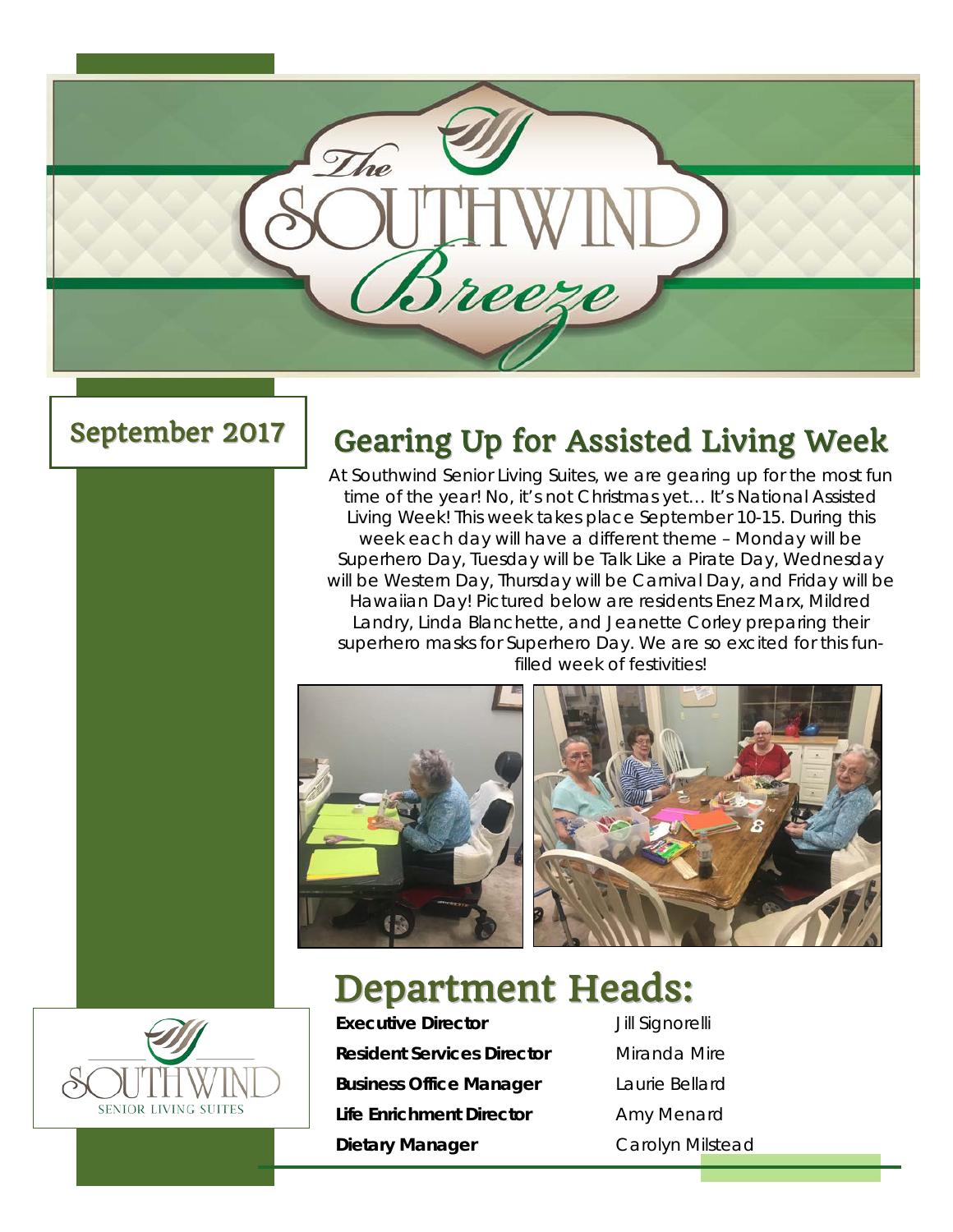







### Employee of the Month

Amy Menard

# A Special Birthday Celebration

We celebrated the birthdays of Mr. James Bordelon and Ms. Louise Webb last month with a party and delicious cake courtesy of Winn Dixie! Thank you, Winn Dixie of Crowley, for the beautiful cake. To order your next cake from Winn Dixie, call 785-0010 or stop by their store on North Parkerson.



# Birthdays and Anniversaries

#### **Residents:**

| Marjorie Deville       | $9/05$ (B)    |
|------------------------|---------------|
|                        |               |
| Flora Bourque          | $9/08$ (B)    |
| Margaret Leonards      | $9/12/09$ (A) |
| Louise Webb            | $9/15/13$ (A) |
| Clifton Owens          | $9/22/15$ (A) |
| <b>Shirley Cassidy</b> | $9/27/12$ (A) |
| Linda Blanchette       | $9/29$ (B)    |
| June LeBlanc           | $9/30$ (B)    |
|                        |               |

#### **Employees:**

| Katherine Webster  | $9/23/04$ (A) |
|--------------------|---------------|
| Shawana Savoy      | 9/24/10(A)    |
| <b>Tammy Hanks</b> | $9/27/16$ (A) |
|                    |               |
|                    |               |



The first day of fall is Friday, September 22nd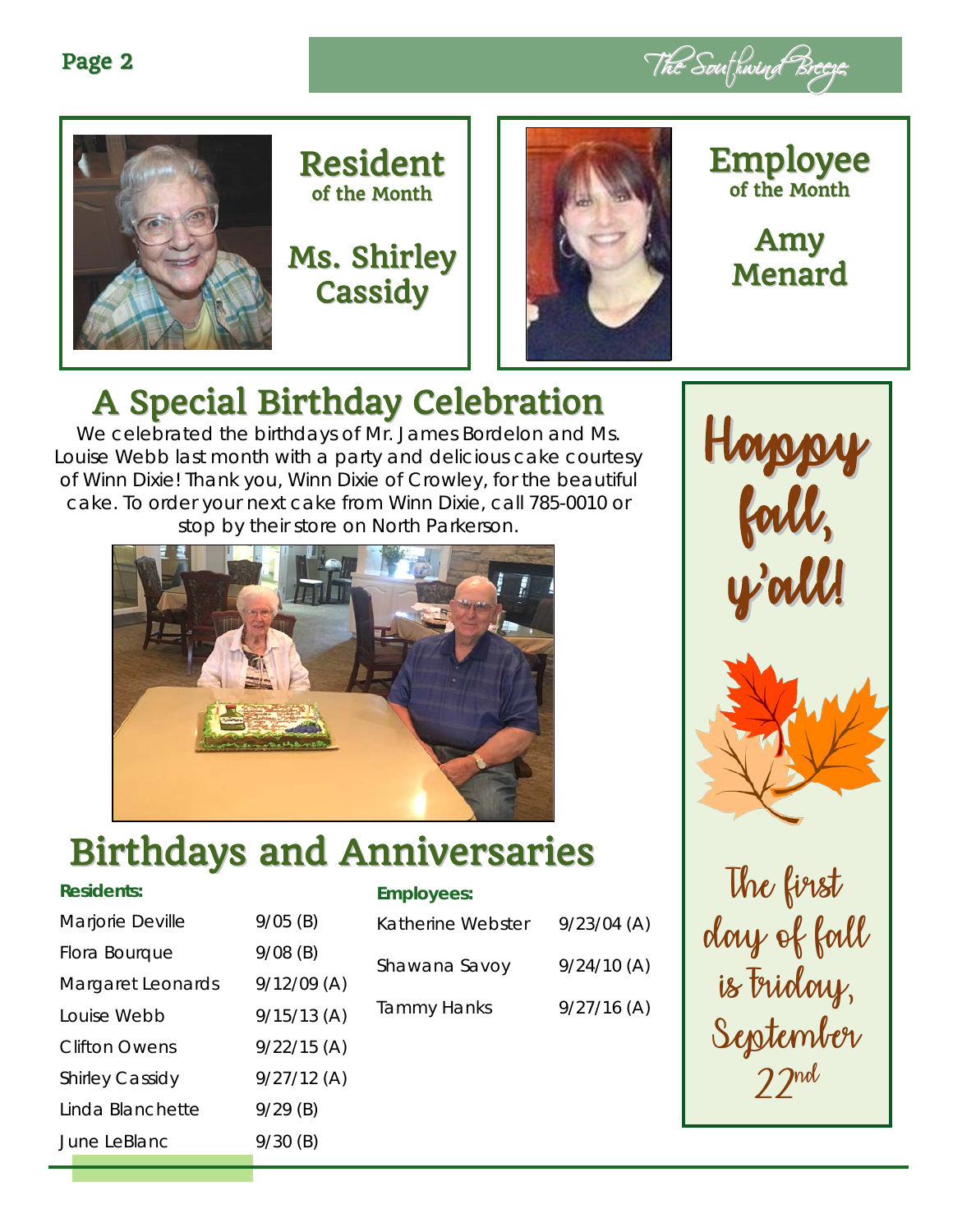

## Witnessing the Eclipse

Southwind Senior Living residents enjoyed witnessing history last month when they put their cereal box solar viewers to use and watched as the eclipse took place. We also kept up with the eclipse news on television. This celestial phenomenon occurs when the moon passes between the sun and Earth and blocks all or part of the sun for up to about three hours, from beginning to end, as viewed from a given location. The last time the contiguous U.S. saw a total eclipse was in 1979. What an incredible sight!



Our Mission

Our mission is to operate and manage the highest level of quality independent and assisted living communities where we provide superior service and unmatched value where:

• Residents and their family members are shown compassion and understanding, respect and dignity and caring support.

• Team members feel a sense of belonging.